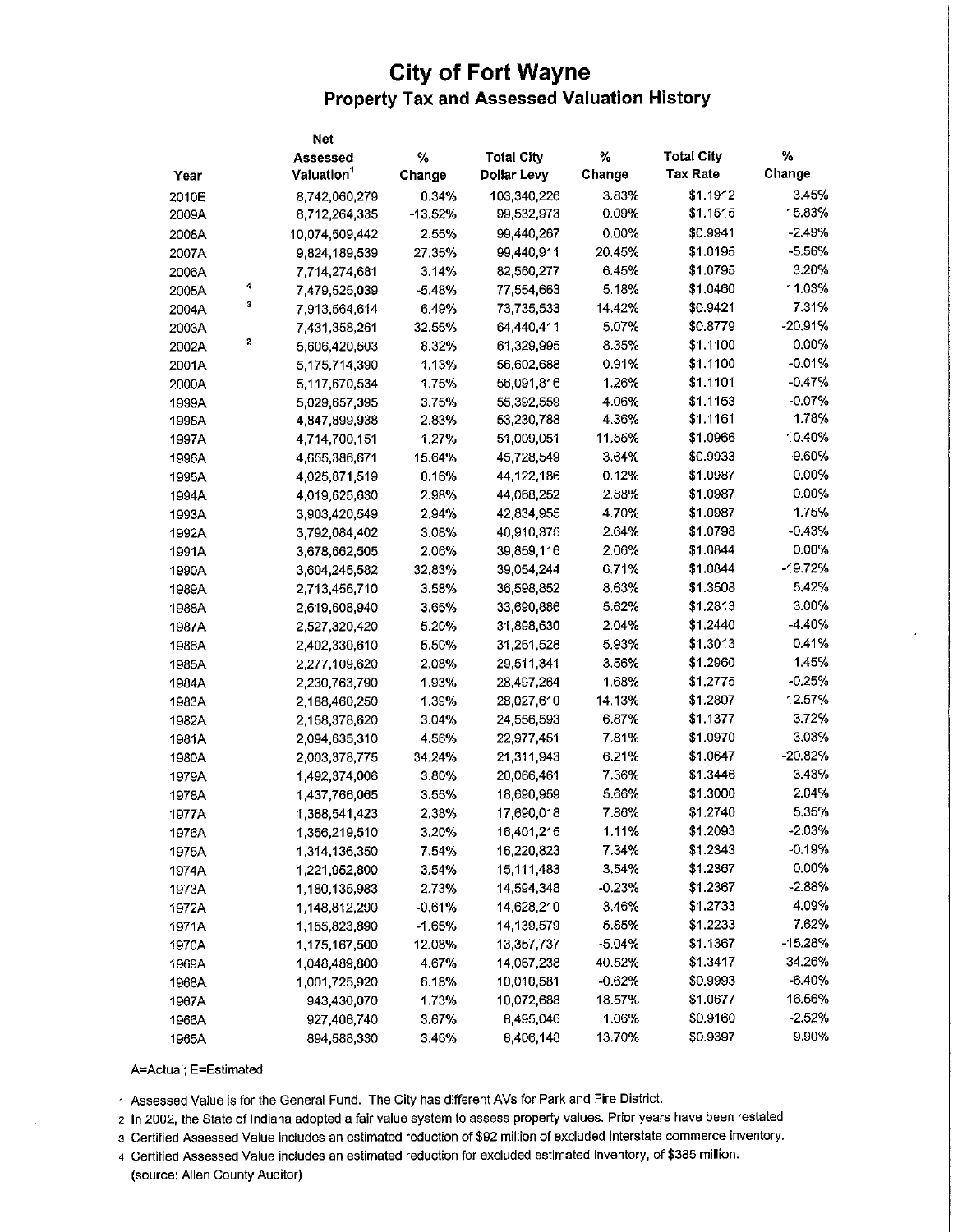## **2010 BUDGET Expense Comparison**

 $\hat{\mathcal{S}}$ 

|                                                 |               | 2009 Actual |               |                  | % Change          |
|-------------------------------------------------|---------------|-------------|---------------|------------------|-------------------|
|                                                 | 2008          | thru        | 2009 Revised  | 2010             | from 2009 Revised |
|                                                 | <b>Actual</b> | 6/30/09     | <b>Budget</b> | <b>Submitted</b> | to 2010           |
| Mayor                                           | 1,369,199     | 697,584     | 1,434,462     | 1,467,405        | 2.30%             |
| Finance & Administration                        | 8,123,309     | 3,487,278   | 8,640,641     | 8,334,488        | $-3.54%$          |
| City Clerk/Council                              | 927,198       | 461,729     | 957,605       | 974,811          | 1.80%             |
|                                                 | 581.361       | 282,709     | 667,427       | 666,880          | $-0.08%$          |
| Metro                                           |               |             |               | 8,872,319        | $-2.51%$          |
| <b>Public Works</b>                             | 9,182,224     | 4,476,686   | 9,100,641     |                  | 3.53%             |
| Weights & Measures                              | 204,094       | 97,468      | 206,425       | 213,713          |                   |
| CD                                              | 4,661,879     | 2,039,275   | 4,470,377     | 4,344,952        | $-2.81%$          |
| Law                                             | 418 338       | 227,239     | 500,908       | 495 879          | $-1.00%$          |
| Internal Audit                                  | 219,974       | 109,603     | 225,209       | 227,849          | 1.17%             |
| Police Merit                                    | 2,500         | 11,475      | 21,175        | 5,000            | -76.39%           |
| Police                                          | 48,039,280    | 23,945,342  | 49,667,536    | 49,268,610       | $-0.80%$          |
| Animal Control                                  | 2,442,815     | 1,222,547   | 2,519,281     | 2,571,161        | 2.06%             |
| Communications                                  | 6,018,206     | 2,986,790   | 6,750,949     | 6,677,962        | $-1.08%$          |
| <b>Total General Fund</b>                       | 82,190,377    | 40,045,725  | 85,162,636    | 84,121,029       | $-1.22%$          |
|                                                 |               |             |               |                  |                   |
| Fire                                            | 34,628,495    | 17,040,603  | 34,691,833    | 34, 186, 137     | $-1.46%$          |
| Parks & Recreation                              | 12,050.470    | 5,612,417   | 13,016,634    | 12,774.734       | $-1.86%$          |
| Redevelopment - General                         | 550,466       | 235,501     | 542,204       | 570,481          | 5.22%             |
| Sanitary Officer's Pension                      | 500,858       | 259,794     | 557,316       | 548,190          | $-1.64%$          |
| Domestic Violence                               | 6,310         | 125         | 7,300         | 7,300            | 0.00%             |
| <b>TOTAL PROPERTY TAX</b>                       | 129,926,976   | 63,194,165  | 133,977,923   | 132,207,871      | $-1.32%$          |
|                                                 |               |             |               | 8,253,820        | 6.30%             |
| Fire Pension                                    | 7,667,425     | 3,707,070   | 7,764,712     |                  | 10.37%            |
| Police Pension                                  | 8,045,035     | 3,924,359   | 8,444,347     | 9,320,092        | 8.42%             |
| <b>TOTAL STATE FUNDED PENSIONS</b>              | 15,712,460    | 7,631,429   | 16,209,059    | 17,573,912       |                   |
|                                                 |               |             |               |                  |                   |
| Street Project Management                       | 980,907       | 473,599     | 951,371       | 981,285          | 3.14%             |
| <b>Street Department</b>                        | 11,800,093    | 5.558,374   | 11,619,704    | 10,717,532       | $-7.76%$          |
| <b>TOTAL MOTOR VEHICLE HIGHWAY (MVH)</b>        | 12,781,000    | 6,031,973   | 12,571,075    | 11,698,817       | $-6.94%$          |
| <b>Traffic Engineering</b>                      | 2,406,091     | 1,190,707   | 2,652,139     | 2,698,167        | 1.74%             |
| <b>TOTAL LOCAL ROAD &amp; STREET (LR&amp;S)</b> | 2,406,091     | 1,190,707   | 2,652,139     | 2,698,167        | 1.74%             |
|                                                 |               |             |               |                  |                   |
| <b>Cumulative Capital</b>                       | 3,882,534     | 930,499     | 2,865,199     | 1,635,000        | -42.94%           |
| <b>TOTAL CUMULATIVE CAPITAL</b>                 | 3,882,534     | 930,499     | 2,865,199     | 1,635,000        | $-42.94%$         |
|                                                 |               |             |               |                  |                   |
| <b>Energy &amp; Environmental Services</b>      | 9,287,880     | 3,616,307   | 10,650,988    | 10,407,847       | $-2.28%$          |
| Parking Administration                          | 573,110       | 279,043     | 615,649       | 558,416          | $-9.30%$          |
| Law Enforcement Training                        | 152,125       | 65,275      | 206,000       | 206,800          | 0.39%             |
| Cable TV                                        | 753,855       | 446,153     | 788,400       | 948,000          | 20.24%            |
| <b>TOTAL FEE SUPPORTED BUDGETS</b>              | 10,766,970    | 4,406,778   | 12,261,037    | 12,121,063       | $-1.14%$          |
| <b>TOTAL 2010 DEPARTMENTAL BUDGETS</b>          | 175,476,031   | 83,385,551  | 180,536,432   | 177,934,830      | $-1.44%$          |
|                                                 |               |             |               |                  |                   |
|                                                 | 177 231       | 70,522      | 195,680       | 176, 177         | -9.97%            |
| Benefits                                        | 1,610,012     |             | 940,760       | 951,314          | 1.12%             |
| Self Insurance                                  |               | 634,858     |               | 305,484          | 13.69%            |
| <b>Workers Compensation</b>                     | 283,876       | 167,915     | 268,700       |                  | 1.98%             |
| <b>TOTAL SELF INSURANCE FUNDS</b>               | 2,071,119     | 873,295     | 1,405,140     | 1,432,975        |                   |
| Fleet-Office                                    | 456,373       | 220,952     | 480,232       | 466 758          | $-2.81%$          |
| Fleet-Cost of Sales                             | 3,223,103     | 753,294     | 4,437,824     | 2,990,000        | $-32.62%$         |
| Fleet-Contract                                  | 3,351,742     | 1,493,874   | 3,409,081     | 3,560,010        | 4.43%             |
| <b>TOTAL FLEET</b>                              | 7,031,218     | 2,468,120   | 8,327,137     | 7,016,768        | $-15.74%$         |
|                                                 |               |             |               |                  |                   |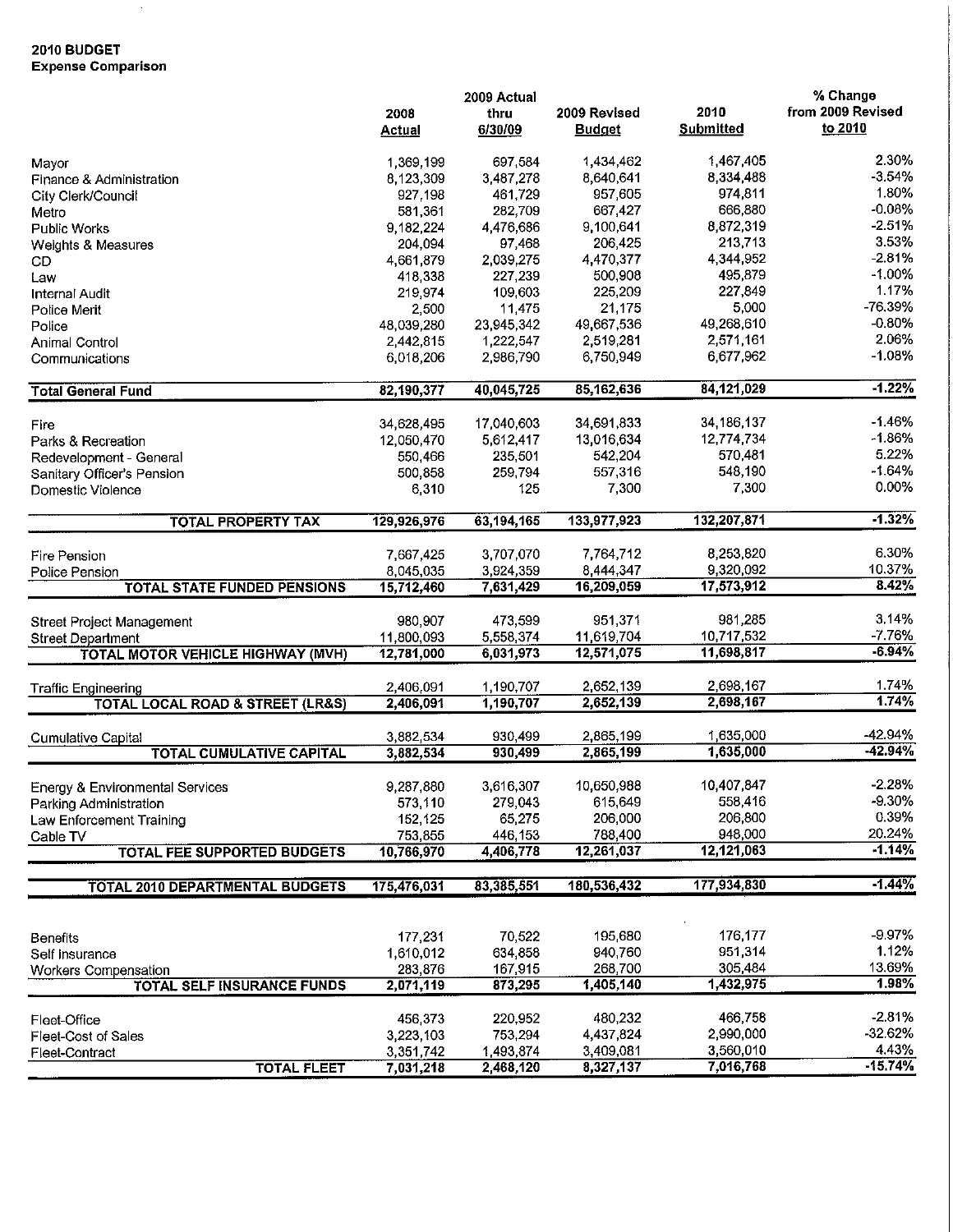## **2010 BUDGET Expense Comparison by Series**

|                                                              | 5100                   | 5200             | 5300                | 5400           | <b>Total</b><br>2010 |
|--------------------------------------------------------------|------------------------|------------------|---------------------|----------------|----------------------|
|                                                              |                        |                  |                     |                | 1,467,405            |
| Mayor                                                        | 1,361,892<br>2,719,252 | 14,567<br>75,936 | 90,946<br>5,539,300 |                | 8,334,488            |
| Finance & Administration                                     | 916,289                | 9,300            | 49,222              |                | 974,811              |
| City Clerk/Council                                           | 630,856                | 10,062           | 25,962              |                | 666,880              |
| Metro<br><b>Public Works</b>                                 | 3,549,813              | 441,148          | 4,869,358           | 12,000         | 8,872,319            |
|                                                              | 189,725                | 4,786            | 19,202              |                | 213,713              |
| Weights & Measures<br>CD                                     | 3,417,269              | 52,286           | 851.970             | 23,427         | 4,344,952            |
| Law                                                          | 383,082                | 1,576            | 111,221             |                | 495,879              |
| <b>Internal Audit</b>                                        | 223,378                | 398              | 4,073               |                | 227,849              |
| Police Merit                                                 | 5,000                  |                  |                     |                | 5,000                |
| Police                                                       | 41,561,798             | 1,571,460        | 6,135,352           |                | 49,268,610           |
| Animal Control                                               | 2,084,406              | 101,307          | 382,602             | 2,846          | 2,571,161            |
| Communications                                               | 6,233,528              | 126,555          | 307,379             | 10,500         | 6,677,962            |
| <b>Total General Fund</b>                                    | 63,276,288             | 2,409,381        | 18,386,587          | 48,773         | 84,121,029           |
|                                                              |                        |                  |                     |                |                      |
| Fire                                                         | 31,432,008             | 556,321          | 1,800,808           | 397,000        | 34, 186, 137         |
| Parks & Recreation                                           | 8,642,751              | 1,147,867        | 2,984,116           |                | 12,774,734           |
| Redevelopment - General                                      | 517,998                | 276              | 52,207              |                | 570.481              |
| Sanitary Officer's Pension                                   | 545,340                | 200              | 2,650               |                | 548,190              |
| Domestic Violence                                            |                        | 150              | 7,150               |                | 7,300                |
| <b>TOTAL PROPERTY TAX</b>                                    | 104,414,385            | 4,114,195        | 23,233,518          | 445,773        | 132,207,871          |
| <b>Fire Pension</b>                                          | 8,236,568              | 660              | 16,592              |                | 8,253,820            |
|                                                              | 9,304,352              | 50               | 15,690              |                | 9,320,092            |
| Police Pension<br><b>TOTAL STATE FUNDED PENSIONS</b>         | 17,540,920             | 710              | 32,282              | $\blacksquare$ | 17,573,912           |
|                                                              |                        |                  |                     |                |                      |
| Street Project Management                                    | 934,857                | 10,061           | 36,367              |                | 981,285              |
| <b>Street Department</b>                                     | 6,257,448              | 2,082,062        | 2,363,022           | 15,000         | 10,717,532           |
| <b>TOTAL MOTOR VEHICLE HIGHWAY (MVH)</b>                     | 7,192,305              | 2,092,123        | 2,399,389           | 15,000         | 11,698,817           |
| <b>Traffic Engineering</b>                                   | 1,856,044              | 432,848          | 409,275             |                | 2,698,167            |
| <b>TOTAL LOCAL ROAD &amp; STREET (LR&amp;S)</b>              | 1,856,044              | 432,848          | 409,275             |                | 2,698,167            |
|                                                              |                        |                  |                     | 900,000        | 1,635,000            |
| <b>Cumulative Capital</b><br><b>TOTAL CUMULATIVE CAPITAL</b> |                        |                  | 735,000<br>735,000  | 900,000        | 1,635,000            |
|                                                              |                        |                  |                     |                |                      |
|                                                              |                        | 2,876            | 10,104,188          | 64,944         | 10,407,847           |
| <b>Energy &amp; Environmental Services</b>                   | 235,839                | 16,153           | 66,696              |                | 558 416              |
| Parking Administration                                       | 475,567                |                  | 206,800             |                | 206,800              |
| Law Enforcement Training<br>Cable TV                         |                        |                  | 940,000             | 8,000          | 948,000              |
| <b>TOTAL FEE SUPPORTED BUDGETS</b>                           | 711,406                | 19,029           | 11,317,684          | 72,944         | 12,121,063           |
|                                                              |                        |                  |                     |                |                      |
| <b>TOTAL 2010 DEPARTMENTAL BUDGETS</b>                       | 131,715,060            | 6,658,905        | 38,127,148          | 1,433,717      | 177,934,830          |
| <b>Benefits</b>                                              | 143,092                | 2,100            | 30,985              |                | 176,177              |
| Self Insurance                                               | 189,660                | 2,580            | 759,074             |                | 951,314              |
| <b>Workers Compensation</b>                                  | 127,571                | 10,967           | 165,246             | 1,700          | 305,484              |
| <b>TOTAL SELF INSURANCE FUNDS</b>                            | 460,323                | 15,647           | 955,305             | 1,700          | 1,432,975            |
|                                                              |                        |                  |                     |                |                      |
| Central Garage-Office                                        | 218,730                | 20,196           | 190,832             | 37,000         | 466,758              |
| Central Garage-Cost of Sales                                 |                        | 2,990,000        |                     |                | 2,990,000            |
| Central Garage-Contract                                      |                        |                  | 3,560,010           |                | 3,560,010            |
| <b>TOTAL FLEET</b>                                           | 218,730                | 3,010,196        | 3,750,842           | 37,000         | 7,016,768            |